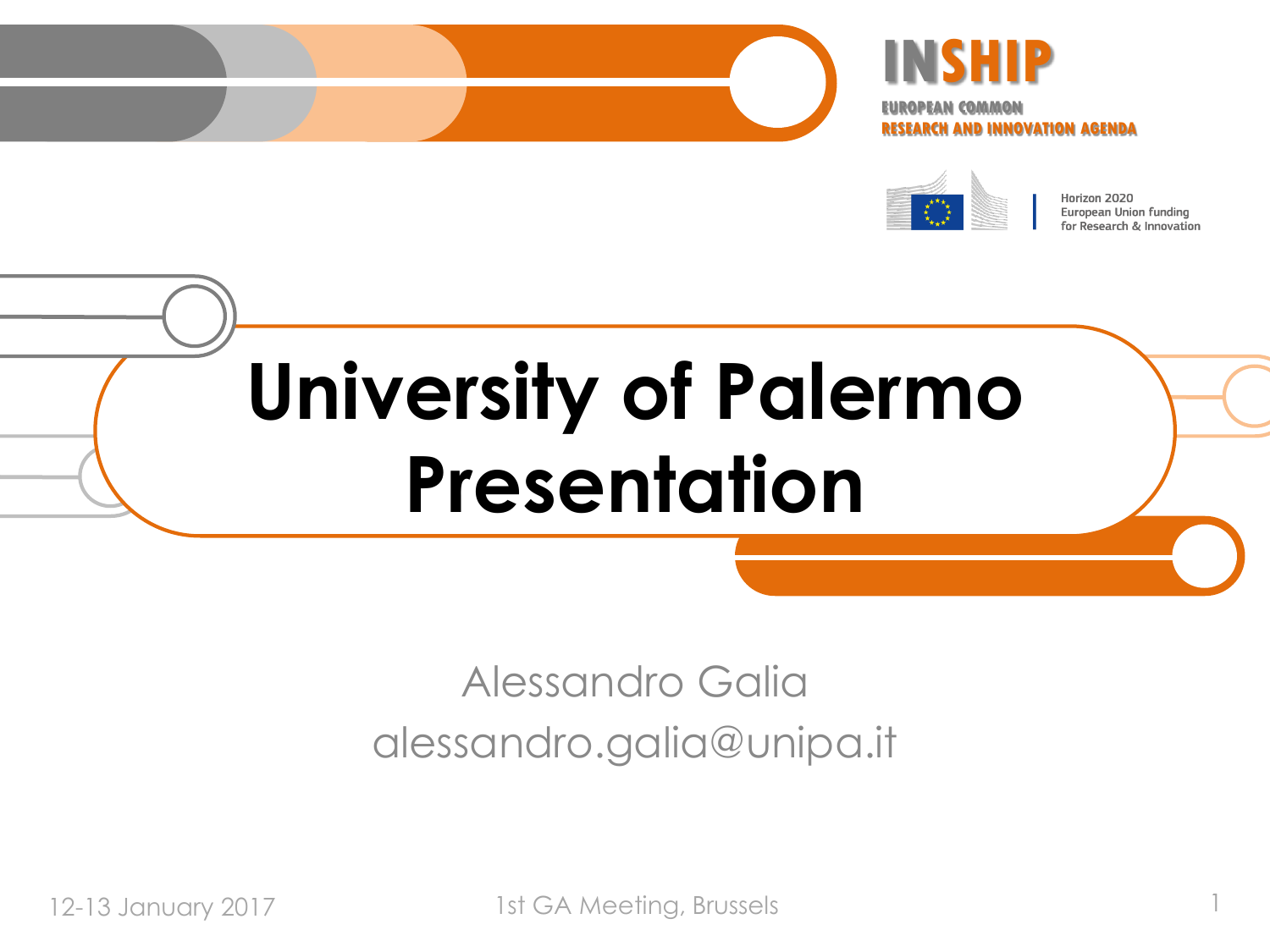

| Institution            | Università degli Studi di Palermo |
|------------------------|-----------------------------------|
| <b>Short name</b>      | <b>UNIPA</b>                      |
| Name of representative | prof. Alessandro Galia            |
| <b>Contact details</b> | alessandro.galia@unipa.it         |
|                        | +39 091 23863758                  |

#### **Mission Statement:**

The chemical and petrochemical industry accounts for about 9% of the world energy demand; the utilization of solar heat can strongly increase the sustainability of this sector.

At UNIPA several physico-chemical processes are studied to find the best set of consitions to drive them by solar heat collected in concentrating solar power (CSP) plant. In particular, hydrothermal conversion of biomass and wastes into biofuels are studied.



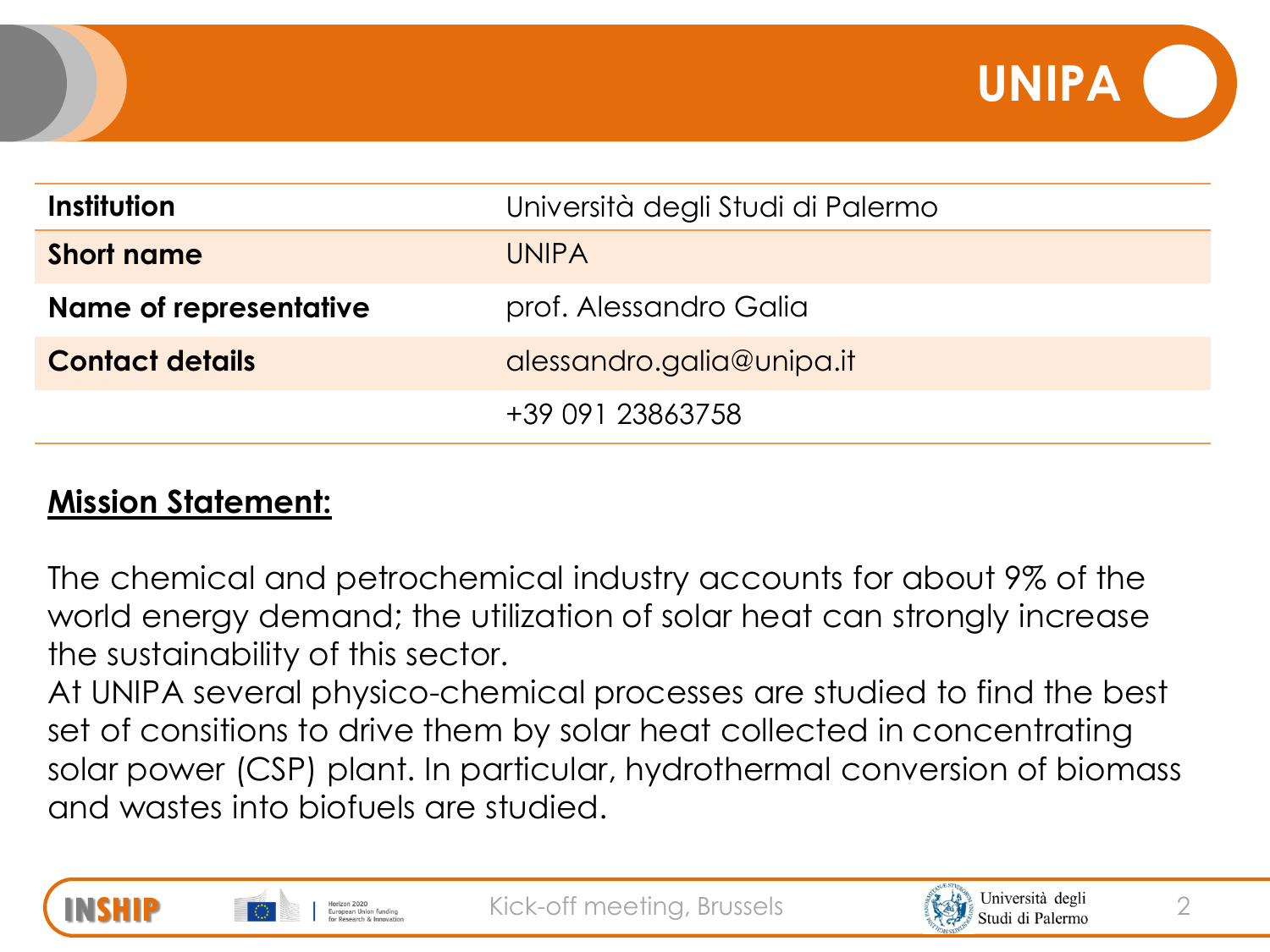## **UNIPA**

#### **SHIP Competences:**

• Medium temperature (≤ 550°C) pressurized (≤ 30 MPa) ''indirect'' solar reactors for biomass conversion



**Schematic of the solar parabolic through concentrator with thermal storage and molten salts loop**

- Technical-economical analyses on coupling of CSP with chemical processes.
- Academic lessons on solar heat valorization in chemical processes



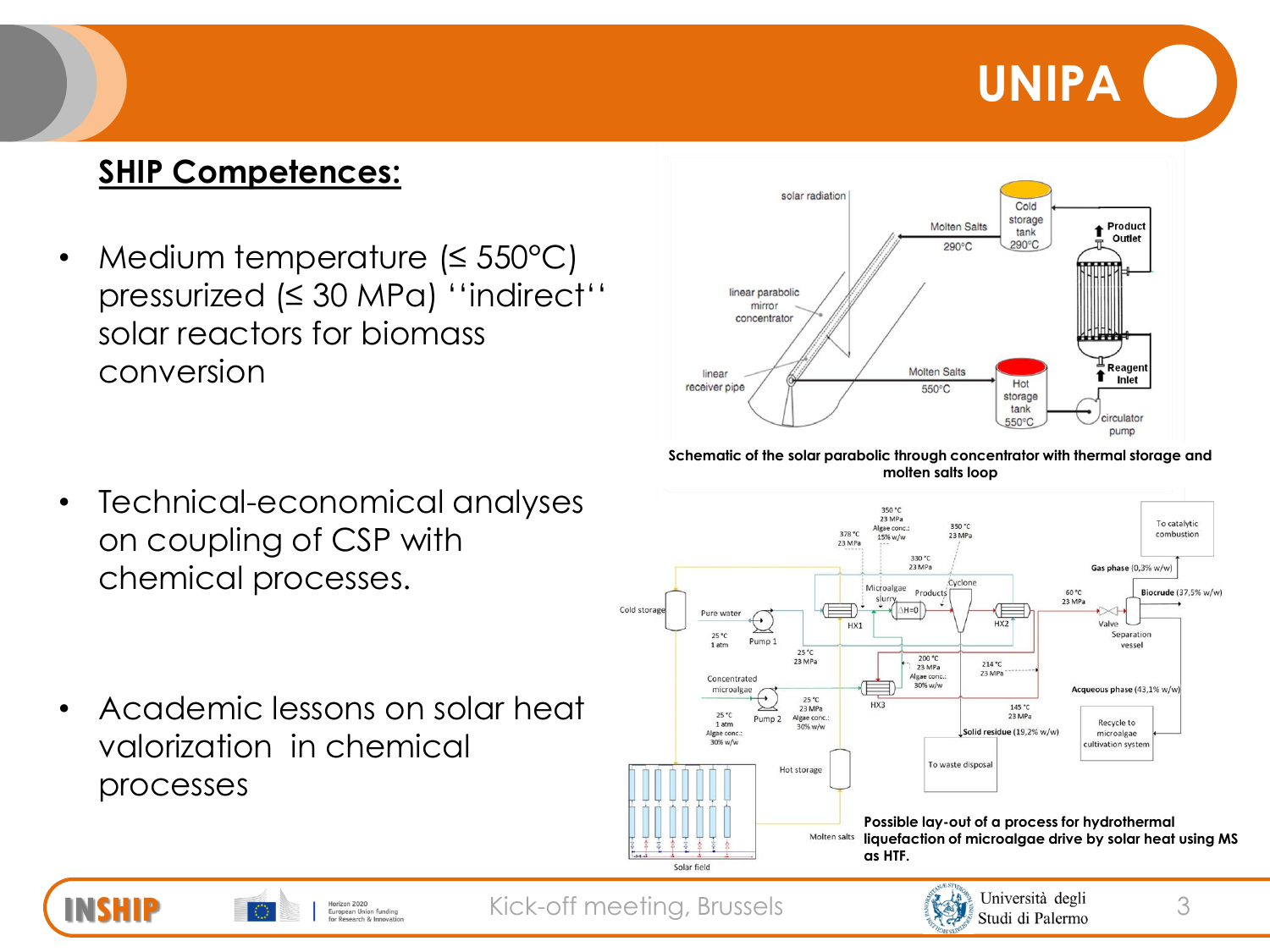**UNIPA**



#### **SHIP Research Infrastructure:**

- Lab-scale reaction system equipped with high pressure tubolar chemical reactor to be heated by molten salts (MS) as heat transfer fluid (HTF).
- The coupling of the reactor with the MS based heating system will be carried out in the frame of a new national project ''Smart Small Scale Solar Systems (S5)'' that should start at the beginning of 2017.